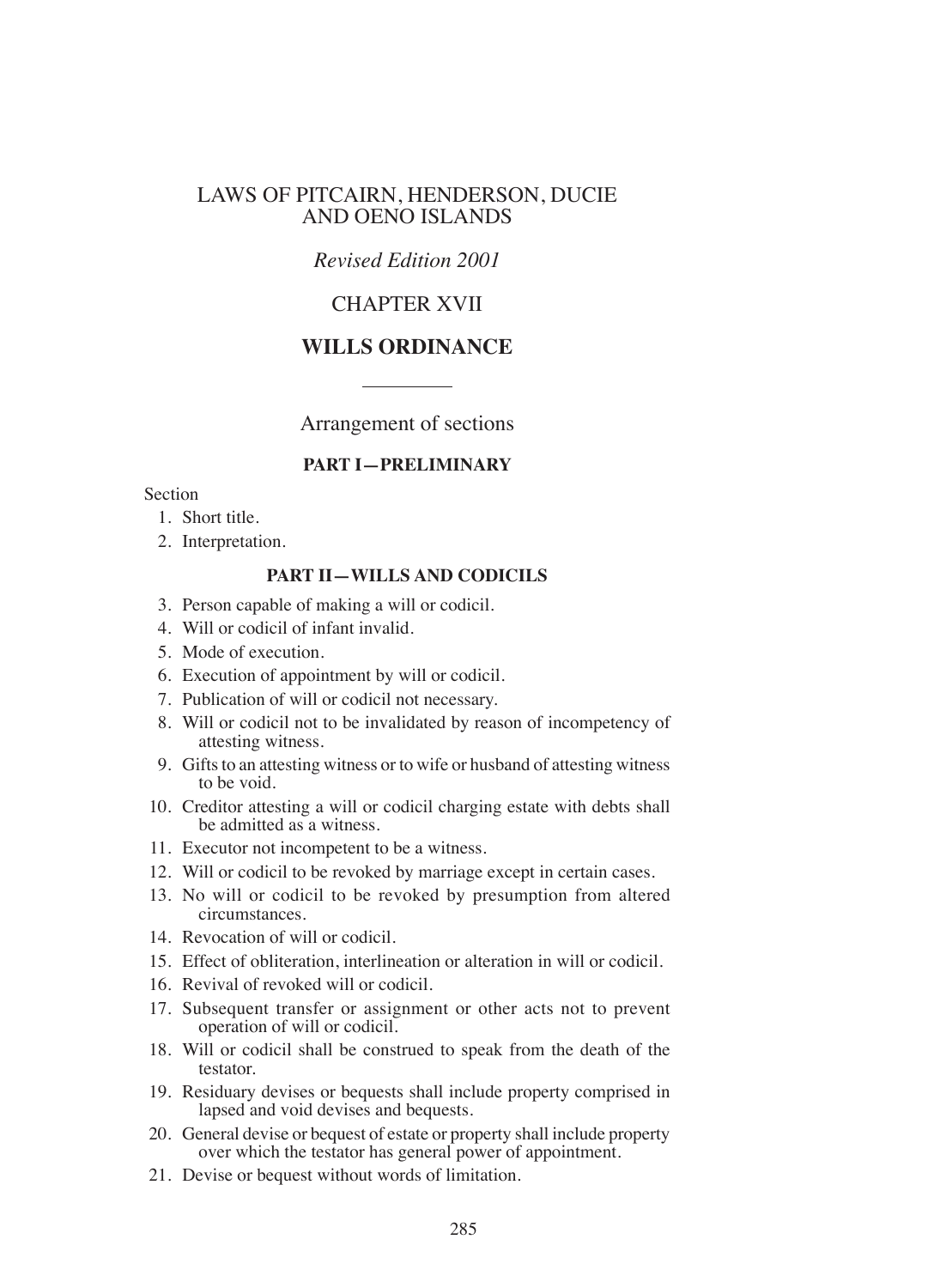# **PART III—PRIVILEGED WILLS**

- 22. Privileged wills.
- 23. Mode of making and rules for executing privileged wills.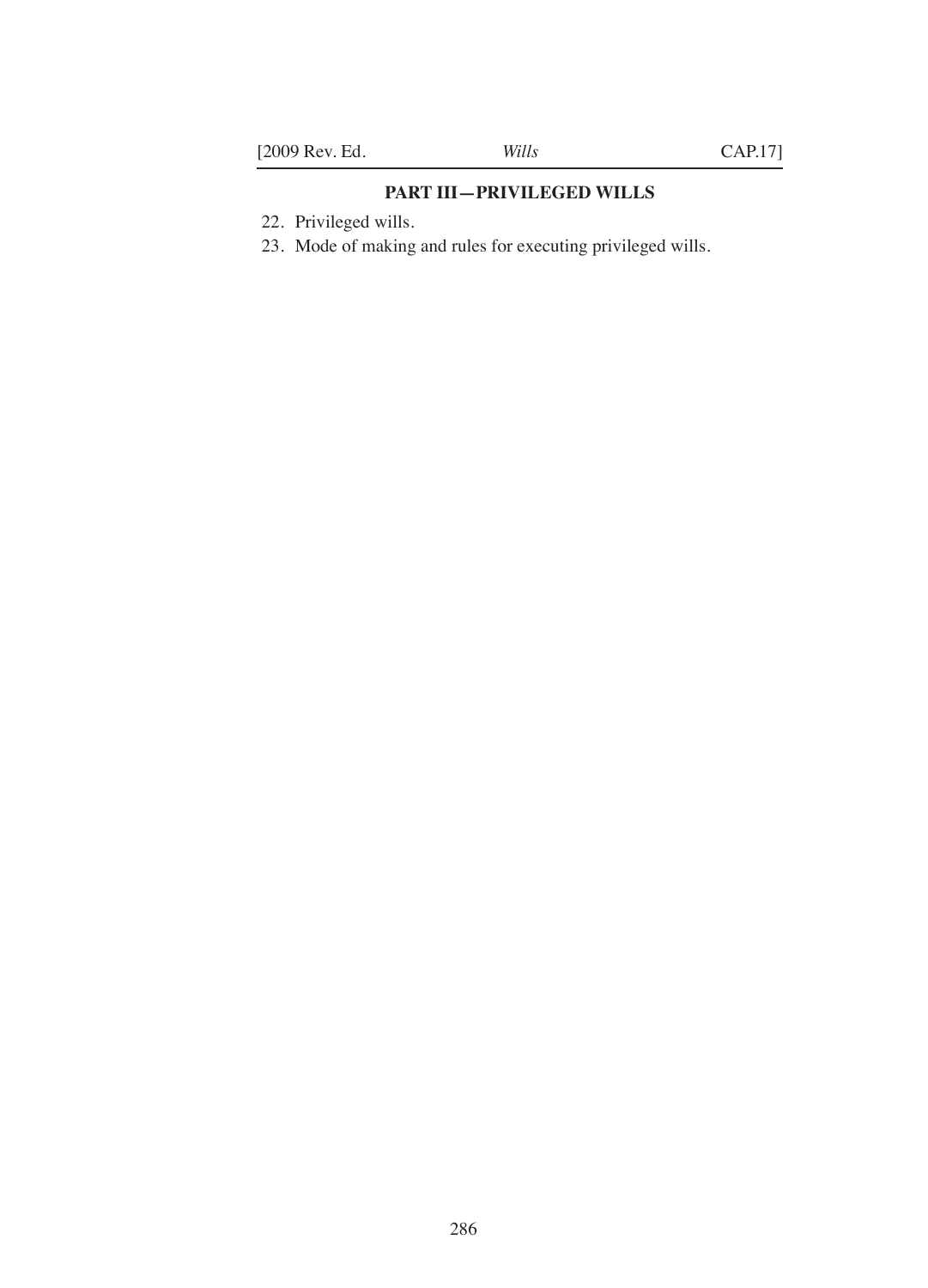An Ordinance relating to wills.

[22nd February, 1967]

## PART I—PRELIMINARY

**1.** This ordinance may be cited as the Wills Ordinance.

**2.** In this ordinance, unless the context otherwise requires—

"bequest" and its grammatical derivations and cognate expressions includes all dispositions by will or codicil of any property, of whatsoever nature or description, and has the same meaning as "devise"; "codicil" means an instrument made in relation to a will,

and explaining, altering or adding to its contents, and shall be deemed to form part of the will;

"devise" and its grammatical derivations and cognate expressions includes all dispositions by will or codicil of any property, of whatsoever nature or description, and has the same meaning as "bequest"; "property" includes both real and personal property;

"will" means the legal declaration of the intention of a testator with respect to his property which he desires to be carried into effect after his death, and includes a testament and a codicil and an appointment by will or by writing in the nature of a will in exercise of a power.

### PART II—WILLS AND CODICILS

**3.** Except as hereinafter provided in this ordinance, every person of sound mind may devise, bequeath or dispose of by will or codicil executed in the manner hereinafter required, all the property which he or she owns or to which he or she is entitled at the time of his death.

**4.** No will or codicil made by any person under the age of eighteen years shall be valid.

**5.**—(1) No will or codicil shall be valid unless it is in writing and executed in the manner hereinafter required.

- (2) (a) The testator shall sign or afix his or her mark to the will or codicil or it shall be signed by some other person in the presence and by the direction of the testator.
	- (b) The signature or mark of the testator, or the signature of the person signing for the testator, shall be so placed that it shall appear that it was intended

Person capable of making a will or codicil.

Will or codicil of infant invalid.

Mode of execution.

Short title.

Ordinancce Nos: 2 of 1966. 3 of 1982.

Interpretation.

287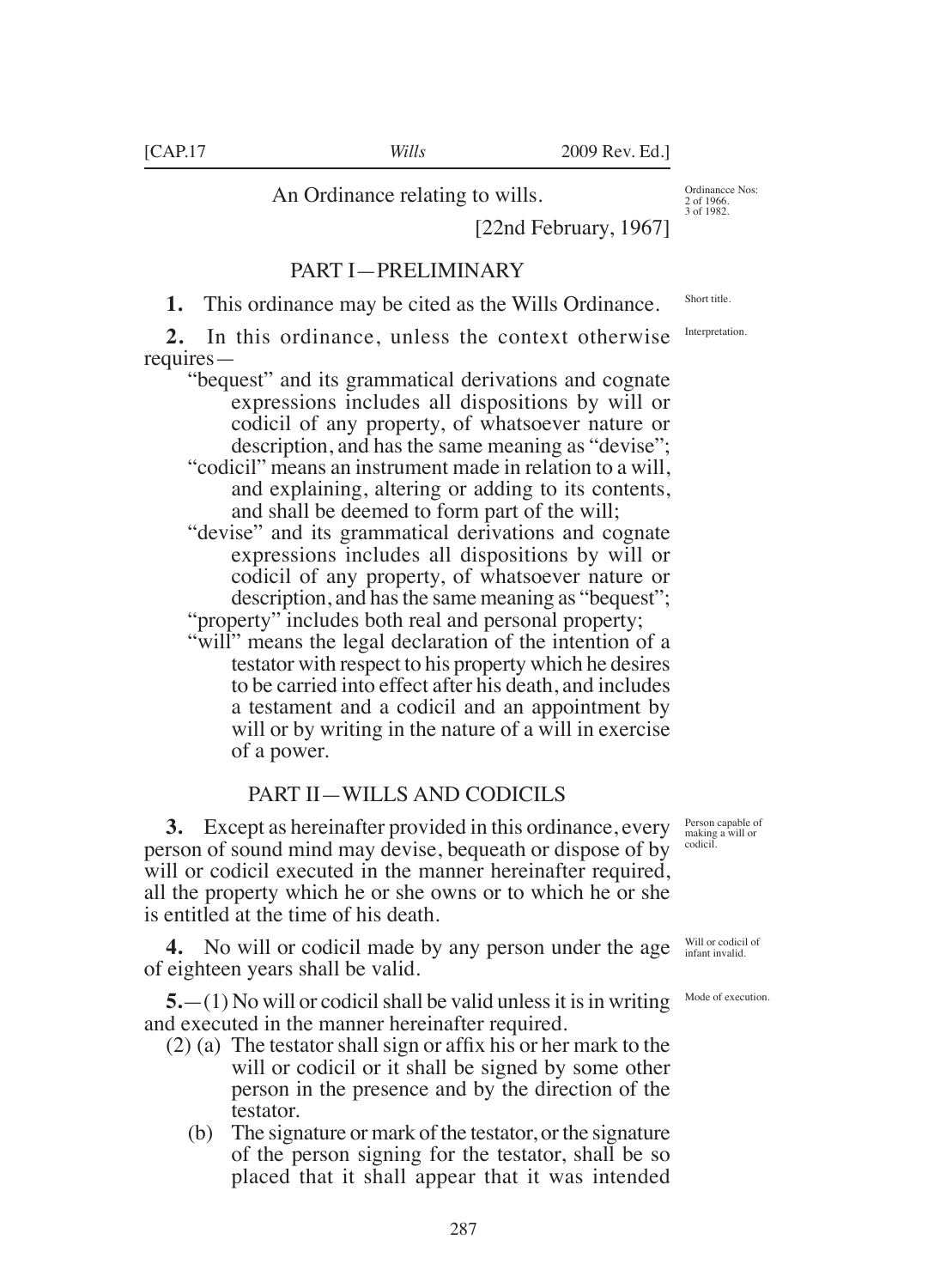thereby to give effect to the whole of the writing as a will or codicil.

(c) The will or codicil shall be attested by two or more witnesses present at the same time, each of whom has seen the testator sign or afix his or her mark to the will or codicil or has seen some other person sign the will or codicil, in the presence and by the direction of the testator, or has received from the testator a personal acknowledgement of his or her signature or mark, or of the signature of such other person; and each of the witnesses shall sign the will or codicil in the presence of the testator, but no form of attestation shall be necessary.

**6.**—(1) No appointment made by will or codicil in exercise of any power shall be valid, unless the same is executed in the manner hereinbefore required.

(2) Every will or codicil executed in the manner hereinbefore required shall, so far as respects the execution and attestation thereof, be a valid execution of a power of appointment by will, notwithstanding that it shall have been expressly required that a will or codicil made in exercise of such power should be executed with some additional or other form of execution or solemnity.

**7.** Every will or codicil executed in the manner hereinbefore required shall be valid without any other publication thereof.

**8.** If any person who attests the execution of a will or codicil shall at the time of the execution thereof or at any time afterwards be incompetent to be admitted as a witness to prove the execution thereof, such will or codicil shall not on that account be invalid.

**9.** If any person attests the execution of any will or codicil to whom or to whose wife or husband any beneficial devise, legacy, estate, interest, gift or appointment of or affecting any property, other than and except charges and directions for the payment of any debt or debts, shall be thereby given or made, such devise, legacy, estate, interest, gift or appointment shall, so far only as concerns such person attesting the execution of such will or codicil or the wife or husband of such person, or any person claiming under such person or wife or husband, be utterly null and void, and such person so attesting shall be admitted as a witness to prove the execution or to prove the validity or invalidity thereof, notwithstanding such devise, legacy, interest, gift or appointment mentioned in such will

Execution of appointment by will or codicil.

Will or codicil not to be invalidated

by reason of incompetency of attesting witness.

Publication of will or codicil not necessary.

Gifts to an attesting witness or to wife or husband of attesting witness to be void.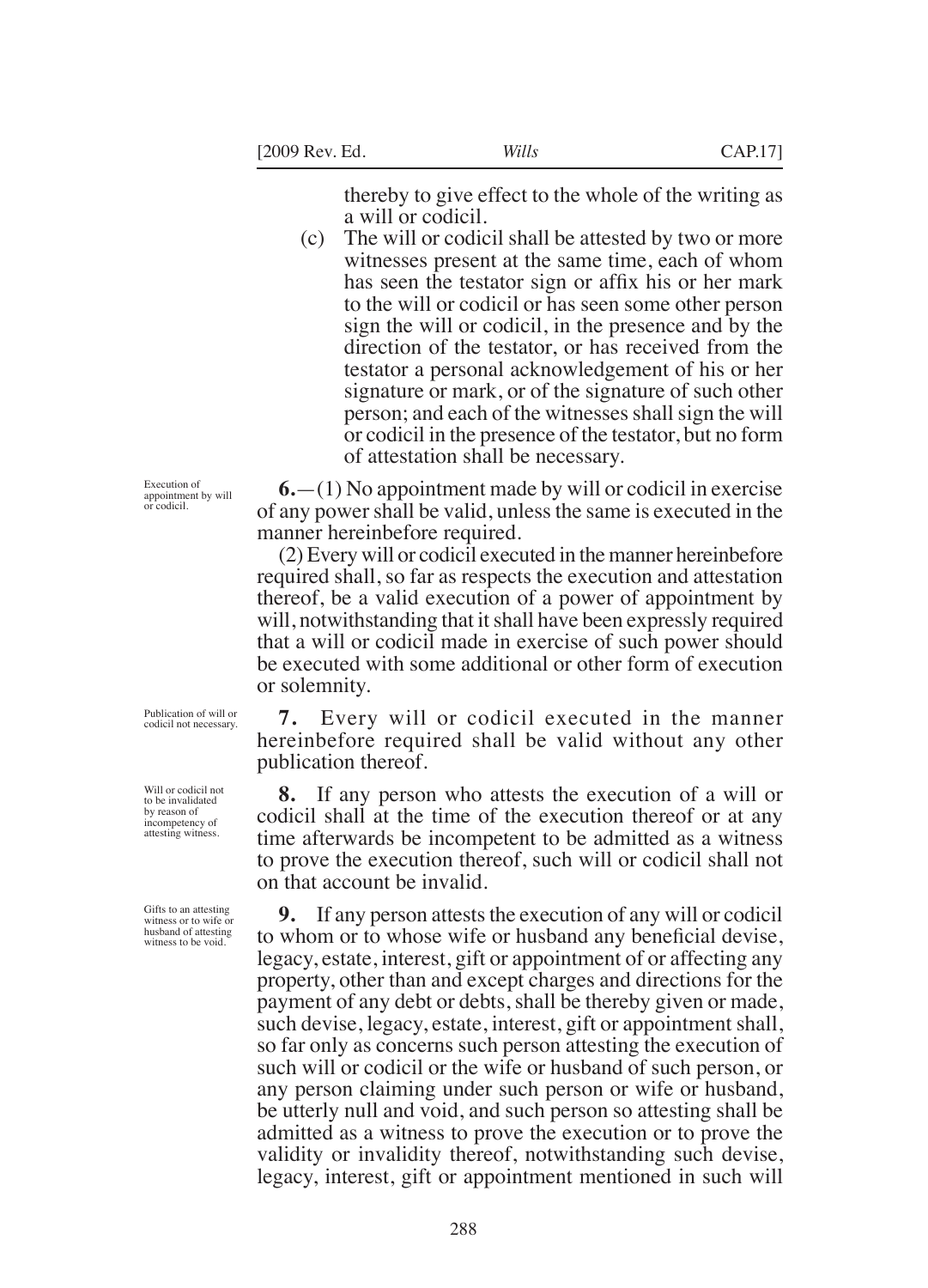or codicil.

**10.** In case by any will or codicil any property shall be charged with any debt or debts, and any creditor, or the wife or husband of any creditor, whose debt is so charged, shall attest the execution of such will or codicil, such creditor, notwithstanding such charge, shall be admitted as a witness to prove the execution of such will or codicil, or to prove the validity or invalidity thereof.

**11.** No person shall, on account of his or her being an executor of a will, be incompetent to be admitted as a witness to prove the execution of such will or as a witness to prove the validity or invalidity thereof.

**12.** Every will or codicil made by a man or woman shall be revoked by his or her marriage, except a will or codicil made in exercise of a power of appointment, when the property thereby appointed would not, in default of such appointment, pass to his or her executor or administrator or the person entitled in case of intestacy:

Provided that a will expressed to be made in contemplation of a marriage shall, notwithstanding anything in this section or any other rule or law to the contrary, not be revoked by the solemnization of the marriage contemplated.

**13.** No will or codicil shall be revoked by any presumption of an intention on the ground of an alteration in circumstances.

**14.** No will or codicil, or any part thereof, shall be revoked otherwise than as aforesaid, or by another will or codicil executed in the manner hereinbefore required, or by some writing declaring an intention to revoke the same, and executed in the manner in which a will or codicil is hereinbefore required to be executed, or by the burning, tearing or otherwise destroying the same by the testator, or by some person in the presence and by the direction of the testator, with the intention of revoking the same.

**15.** No obliteration, interlineation or other alteration made in any will or codicil after the execution thereof shall be valid or have any effect so far as the words or effect of the will or codicil before such obliteration, interlineation or other alteration shall not be apparent, unless such obliteration, interlineation or other alteration shall be executed in like manner as hereinbefore is required for the execution of the will or codicil; but the will or codicil, with such obliteration, interlineation or other alteration as part thereof, shall be deemed to be duly executed if the signature of the testator

Creditor attesting a will or codicil charging estate with debts shall be admitted as a witness.

Executor not incompetent to be a witness.

Will or codicil to be revoked by marriage except in certain cases.

No will or codicil to be revoked by presumption from altered circumstances.

Revocation of will or codicil.

Effect of obliteration, interlineation or alteration in will or codicil.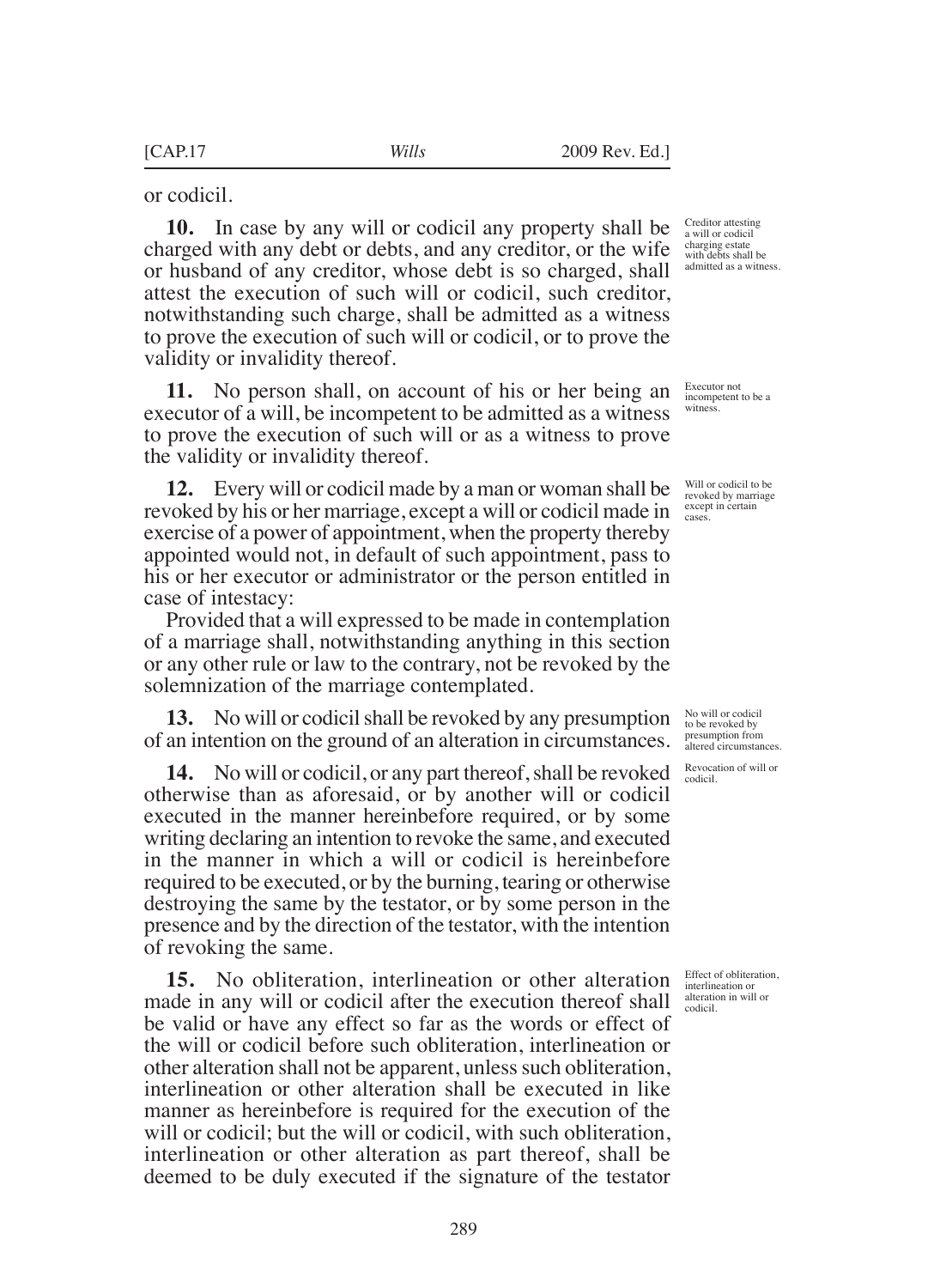the will or codicil.

and the subscription of the witnesses be made in the margin or some other part of the will or codicil opposite or near to such obliteration, interlineation or other alteration or at the foot or end of or opposite or near to such obliteration, interlineation or other alteration, or at the foot or end of or opposite to a memorandum referring to such obliteration, interlineation or other alteration and written at the end or some other part of

**16.**—(1) No will or codicil, or any part thereof, which has been revoked in any manner shall be revived otherwise than by the re-execution thereof, or by a codicil executed in the manner hereinbefore required, and showing an intention to revive the same.

(2) When any will or codicil, which has been partly revoked, and afterwards wholly revoked, is revived, such revival shall not extend to so much thereof as has been revoked before the revocation of the whole thereof, unless an intention to the contrary is shown by the will or codicil.

**17.** No transfer or assignment or other act made or done subsequently to the execution of a will or codicil of or relating to any property therein comprised, except an act by which such will or codicil shall be revoked as aforesaid, shall prevent the operation of the will or codicil with respect to such right, share or interest in such property as the testator shall have power to dispose of by will or codicil at the time of his or her death.

**18.** Every will or codicil shall be construed, with reference to the property comprised in it, to speak and take effect as if it had been executed immediately before the death of the testator unless a contrary intention shall appear by the will or codicil.

**19.** Unless a contrary intention appears by the will or codicil, such property as is comprised or intended to be comprised in any devise or bequest in such will or codicil contained, which fails or is void by reason of the death of the devisee or legatee in the lifetime of the testator or by reason of such devise or bequest being contrary to law or otherwise incapable of taking effect, shall be included in the residuary devise or bequest, if any, contained in such will or codicil.

**20.** A general devise or bequest of the estate or property of the testator described in a general manner, shall be construed to include any property to which such description shall extend, which he may have power to appoint in any manner he may think proper, and shall operate as an execution of such power, unless a contrary intention shall appear by the will or codicil.

Revival of revoked will or codicil

Subsequent transfer or assignment or other acts not to prevent operation of will or codicil.

Will or codicil shall be construed to speak from the death of the testator.

Residuary devises or bequests shall include property comprised in lapsed and void devises and bequests.

General devise or bequest of estate or property shall include property over which the testator has general power of appointment.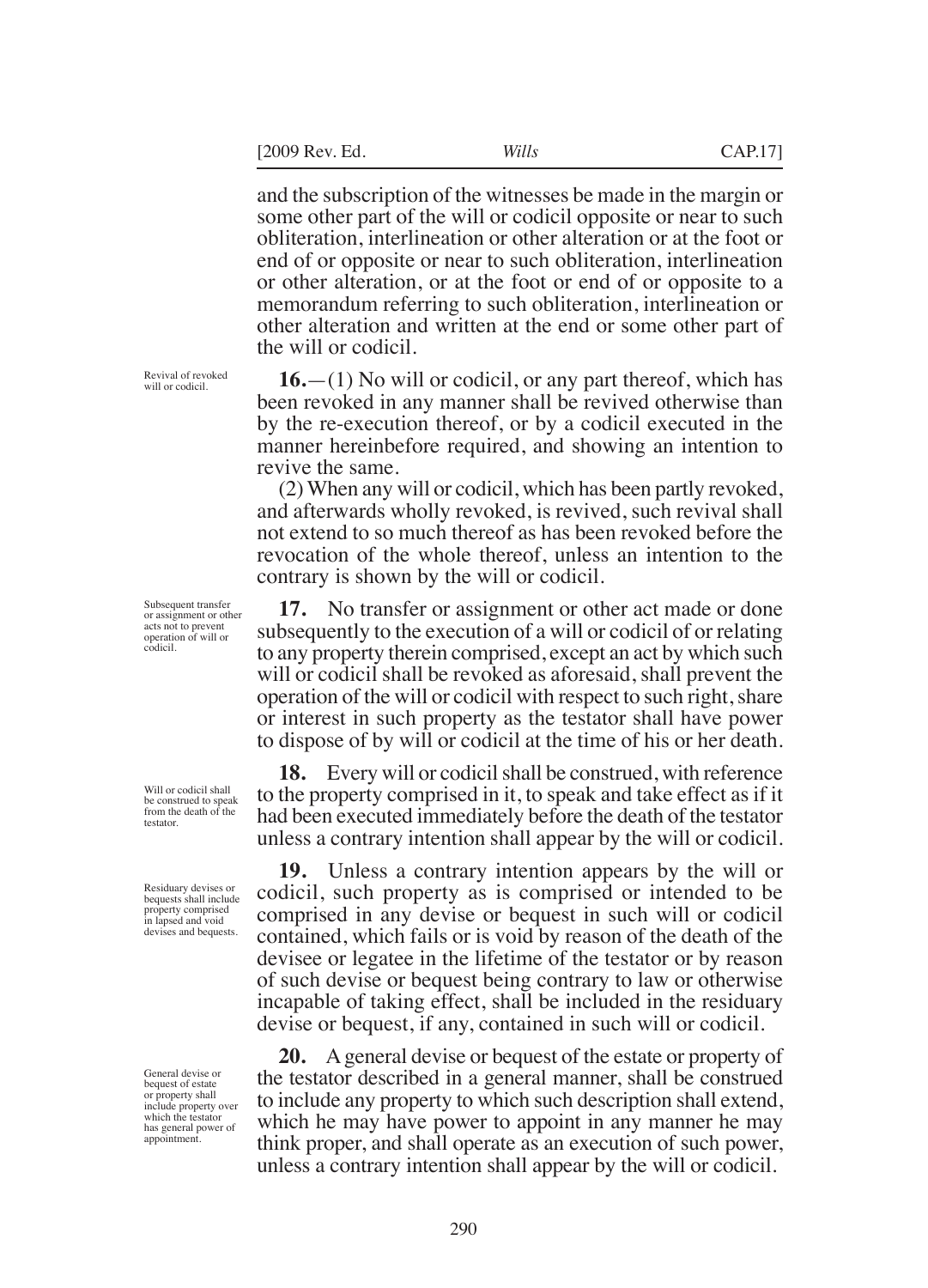**21.** Where property is devised or bequeathed to any person, he or she is entitled to the whole interest of the testator therein, unless it appears from the will or codicil that only a restricted interest was intended for him or her.

### PART III—PRIVILEGED WILLS

**22.** Any soldier being employed in an expedition or engaged in actual warfare, or an airman so employed or engaged or any mariner being at sea, may, if he or she has attained the age of eighteen years, dispose of his or her property by a will made in the manner provided in section 23. Such wills are called privileged wills.

**23.**—(1) Privileged wills may be in writing, or may be made by word of mouth.

(2) The execution of privileged wills shall be governed by the following rules—

- (a) The will may be written wholly by the testator with his or her own hand. In such case it need not be signed or attested.
- (b) It may be written wholly or in part by another person, and signed by the testator. In such case it need not be attested.
- (c) If the instrument purporting to be a will is written wholly or in part by another person and is not signed by the testator, it shall be deemed to be his or her will if it is shown that it was written by the testator's directions or that he or she recognized it as such will.
- (d) If it appears on the face of the instrument that execution of it in the manner intended by the testator was not completed, the instrument shall not, by reason of that circumstance, be invalid, provided that the non-execution of it can be reasonably ascribed to some cause other than the abandonment of the testamentary intentions expressed in the instrument.
- (e) If the soldier, airman or mariner has written instructions for the preparation of a will, but has died before it could be prepared and executed, such instructions shall be considered to constitute that will.
- (f) If the soldier, airman or mariner has, in the presence of two witnesses, given verbal instructions for the preparation of a will, and they have been reduced into writing in his or her lifetime, but he or she has

Devise or bequest without words of limitation.

Privileged wills.

Mode of making and rules for executing privileged wills.